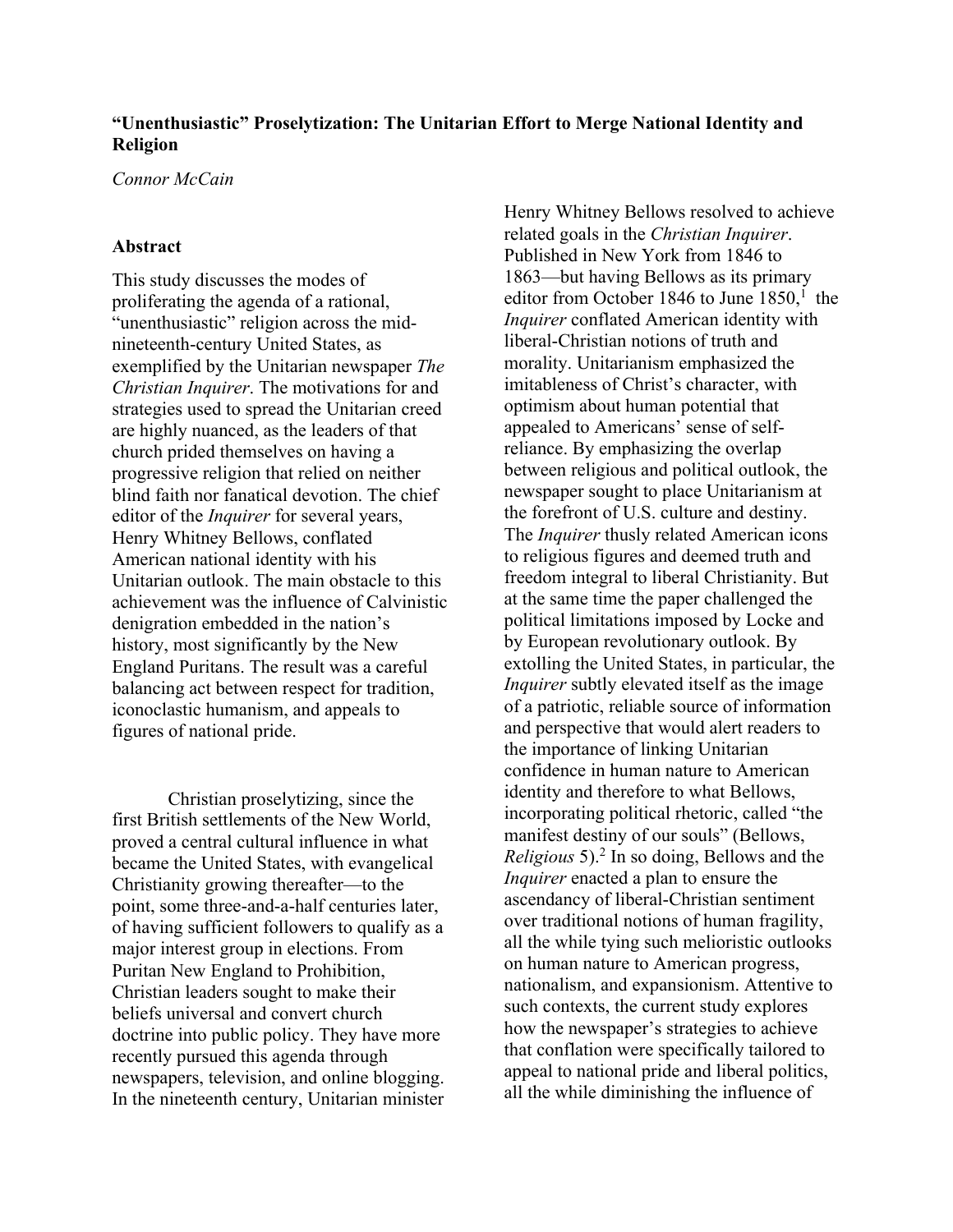orthodox Protestantism—that is, a Trinitarian outlook steeped in doctrine espousing imputed sin and imputed grace, in the New World.

Bellows chose a newspaper as the vehicle for his "theo-political" plans because newspapers had risen to singular importance in Western society. They had become universally accessible as a result of the dramatic rise in literacy in the early nineteenth-century, establishing themselves as one of the most popular reading sources for scholars and laymen alike. A Unitarian newspaper would be powerful because, in the *Inquirer*'s words, the United States' "real national literature is found almost wholly in speeches, pamphlets, and newspapers."3 Since the young nation had little history of literature in longer works, newspapers were the most popular reading material. They were more influential also because of their "light and clever" features<sup>4</sup>; they could thus hold the reader's attention better than might lengthy treatises. Newspapers also reached people quickly and expressed multiple outlooks. Whereas books took months or even years to create, publish, and disseminate, newspapers were immediately and widely accessible. Indeed, the *Inquirer* would pronounce Americans "emphatically a reading people,"5 an especially significant claim, since a Unitarian newspaper would "reach where the voice of a preacher is never heard."6

This reasoning would be especially important to a minister like Bellows because, though a skilled orator who was popular among congregants, he often doubted his own abilities to preach well and reach a great audience (Kring 36-37, 44). He envisioned a future in which people "would hear very little about Catholicism or Protestantism," but he did not feel he could accomplish such a feat on his own (119). He thus believed that publishing a Unitarian

newspaper was the best way to ensure that the Unitarian message earned a national audience, thereby garnering ever-increasing support. Frequent publishing on behalf of the church would also establish an image for Unitarianism as being modern and sophisticated, while providing more consistent and more thoughtful input on issues and debates than any one preacher might alone communicate. Bellows doubtless had these advantages in mind when he wrote that the Unitarians needed a paper "for upholding and disseminating more clearly our faith."7 Sharing and preserving Unitarian wisdom would be essential to the *Inquirer*'s long-term goals, encompassing policy and culture, alike, to liberate Americans from the "five points of Calvinism," consistent with a Trinitarian godhead to make sense of infinite atonement to compensate for humanity's infinite depravity.8

That notion of infinite depravity ran directly contrary to the kind of progressive liberal-Christian rationalism Bellows hoped to instill into the nation. Further, the influence of Calvinism was, at least in the Unitarian view, a religion rooted in, and sensible only in, the context of a highly stratified, static, monarchical society.<sup>9</sup> Not only did Calvinism appear antiquated in form, but its orthodoxy had long been criticized for prioritizing adherence to doctrine over ethical and moral considerations (Haroutunian 10-11). This would be the initial fuel for the fire that forged Unitarianism, which was rooted in New England patriotism and secular humanitarianism (179-180). That a religion so deeply indebted to modern liberal ethics would be opposed to Calvinism's almost single-minded focus on self-deprecating piety should come as no surprise. That same liberal-humanist sentiment persuaded many to object to the Calvinist emphasis on imputed sin. With the increasingly popular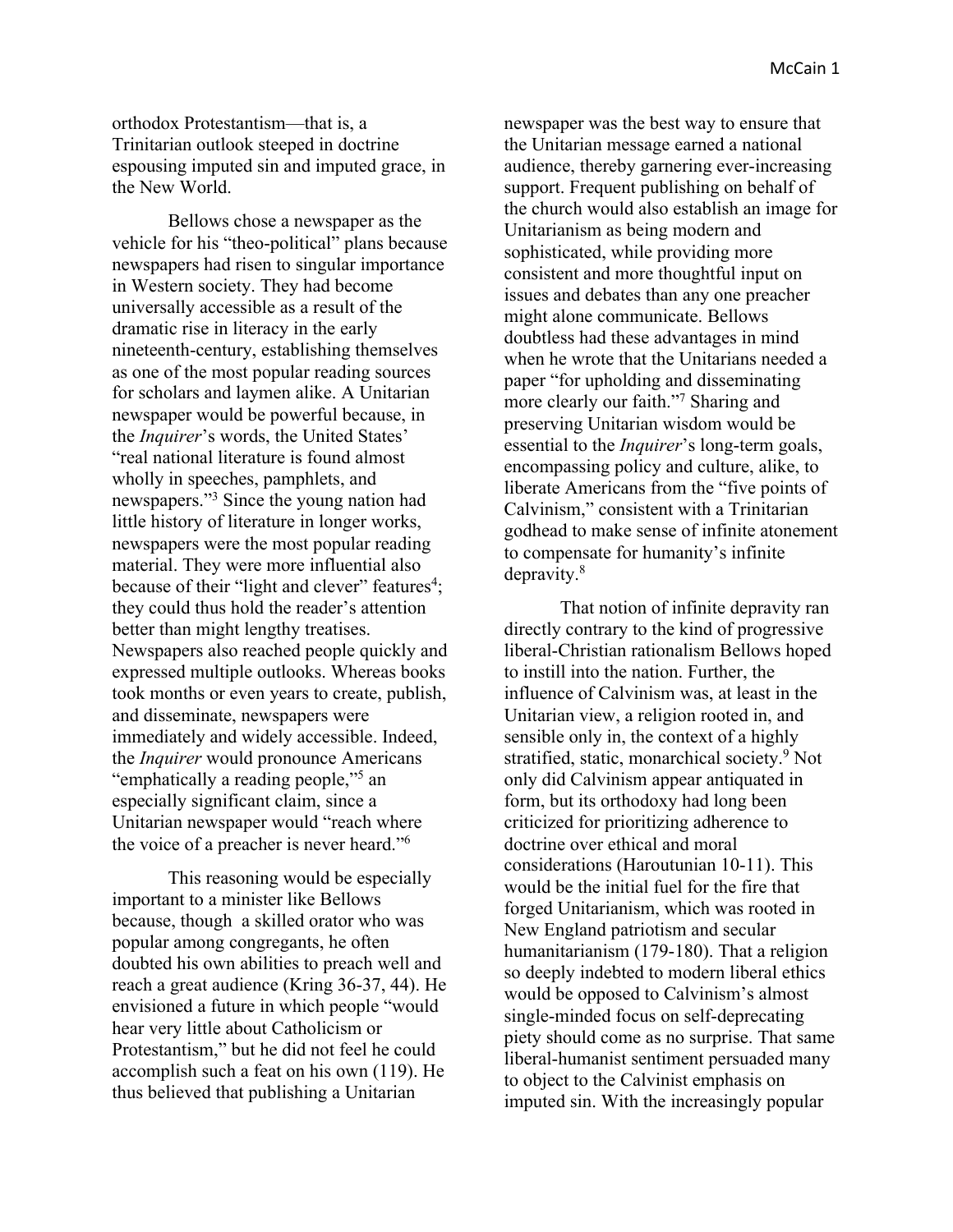belief that humans were essentially good, the notion that every person is inherently sinful by his very nature, regardless of intent or personal choice, came under assault by Unitarians (19-20, 200). That an individual had no possible escape from sin was antithetical to the rationalism of liberal Christianity and opposed to the individualism espoused by the Founders. Were humans unable to escape the infinite weight of sin, the idea of self-government would be absurd. To promote *both* liberal government and liberal religion, the *Inquirer* thus needed to combat the dominance of Calvinism.

To liberate Americans from a morphology of conversion predicated on human frailty—and to augment Unitarianism's patriotic reputation—the *Inquirer* praised individualistic ideals exemplified in the Bill of Rights. The newspaper thus celebrated American freedom of the press, insisting that such protection ensured that the press could "never be bribed, or its patronage won over by unlawful means."10 Unhampered by censorship and free from corruption, newspapers would continue to reveal the truth, ostensibly without officially sanctioned agendas, therefore rendering the American press superior to that of other countries. At its best, freedom of the press encouraged upright, proper conduct among publishers and readers. To that end, the *Inquirer* vowed "to discuss religious topics from an independent stand-point,"<sup>11</sup> providing relatively unbiased information and supporting the American ideal that a free press was the best source of factual information. This mission was, of course, a natural extension of the Unitarian creed that humans were regenerate and could ascend to higher status by education.<sup>12</sup> The editors therefore considered "a newspaper *rightly conducted*"—that is, one that is factual and impartial— "a potent power in promoting

the well-being of universal man."13 Underlying this statement is the implication that only a Unitarian paper could effect that stature; as Channing had asserted, Trinitarianism, especially that of Calvinism, was "a doctrine which violates reason" and "breaks down the distinctions and barriers between truth and falsehood" (III: 201). Unitarian papers, on the other hand, encouraged the universal well-being envisioned by the Framers, rendering progressively spiritual oversight requisite for theo-political constitutional democracy. The *Inquirer* sought to place itself at the center of that endeavor.

To tie that democratic mission to systematic Unitarianism, the paper extended its praise far beyond freedom of the press. Indeed, if humans were capable of elevated character and comportment, they were obliged to demonstrate as much in a host of venues, including political enlightenment. The writers of the *Christian Inquirer* were therefore self-proclaimed "earnest lovers of everything popular and free," as good members of a democracy ought to be.<sup>14</sup> The paper encouraged liberal doctrine as necessary for encouraging an upright citizenry. Just as the United States rejected the formal hierarchy of nobility, so Protestant religion had departed from the hierarchical structure of the Catholic and Anglican churches. In the young, democratic United States, the ideal religion would have no ties to such rule; the doctrine of the religion, like the law of the land, would instead be determined by the people. Unitarianism was indeed a prime example of a religion based on notions of democracy and popular rule, to a degree that some orthodox Christians would call heretical. Calvinists in particular took issue with the Unitarian confidence in humanity's limitless potential; they certainly would have disagreed with the *Inquirer*'s claim that the Bible was not "superior to man. It was made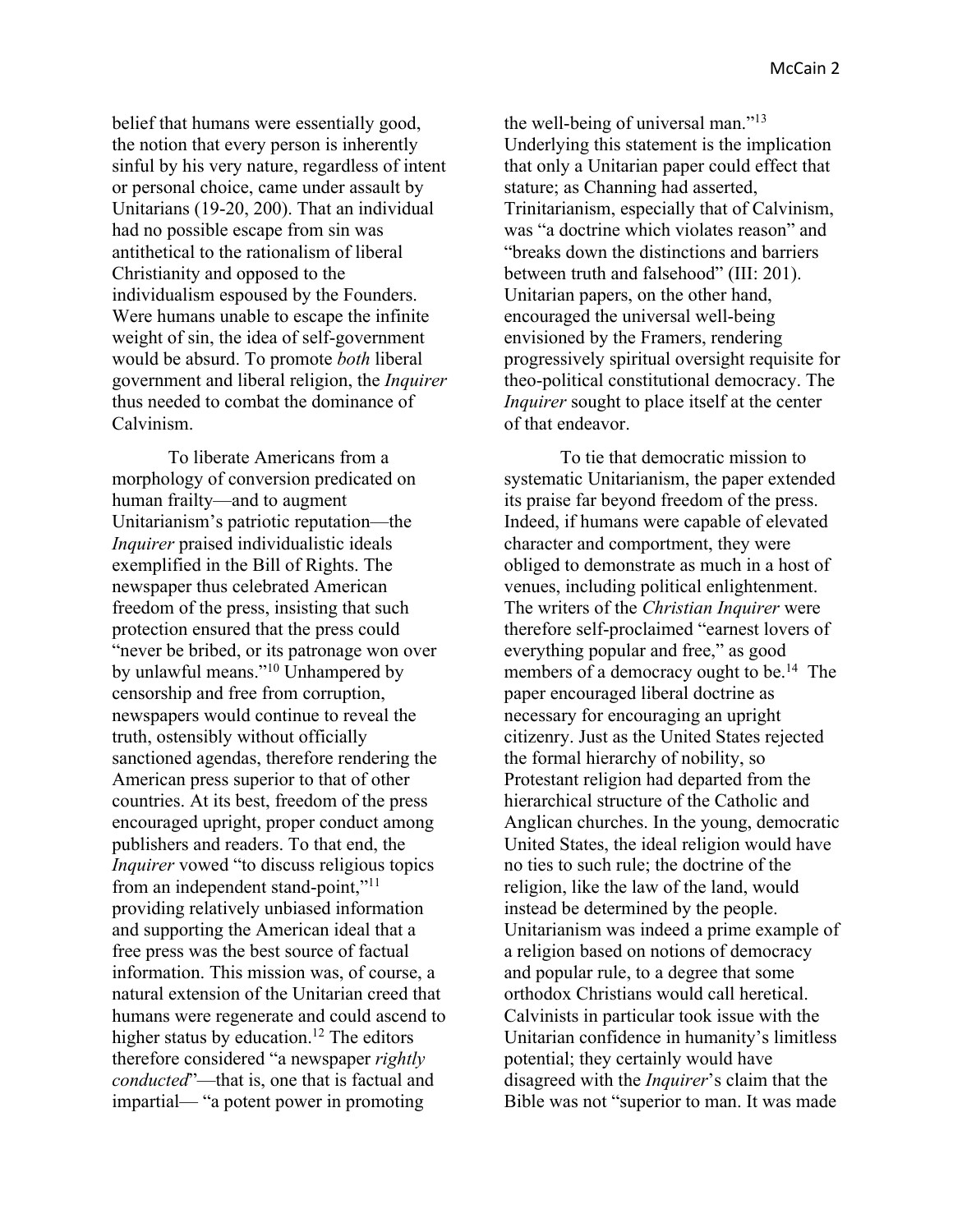for man, and not man for it."15 William Ellery Channing—a major influence on Bellows' belief and career $16$ —described Unitarian Christianity as "not a mere code of laws, not an abstract system…. It is a living, embodied religion."17 The claim that the Bible and its religion helped people to guide their lives—rather than dictating prescriptive standards of comportment—fit neatly into liberal insistence on non-intervention into personal self-governance. The Unitarian church would therefore reflect popular American political philosophy. The stronger this conviction, the more persuasive the argument for Unitarian dominance in America.

Reinforcing that connection between liberal theology and enlightened governance required a cohesive political theory that satisfied both Unitarian beliefs and traditional American convictions. To this end, the *Inquirer* assured its readers that "duty to government and duty to God are not inconsistent."18 Such compatibility was vital to maintaining a viable society; and Unitarians, if they had any hope of becoming *the* American religion, needed a creed to enforce such responsibilities. It therefore prescribed a philosophy that maintained democratic ideals sans mob rule. The *Inquirer* fancied itself advancing this agenda by echoing the Founding Fathers that is, by encouraging a small centralized government. In such a progressive society, the duty of a citizen, especially that of a Christian citizen, was to "look upon the civil government . . . with as unblanching an eye" as one "would look upon anything else."19 And to ensure that government remain small and non-intrusive, the Christian citizen would be "at liberty to inquire whether any act of government transgresses" its proper limits of authority.20 The *Inquirer* thereby encouraged readers to live within the limits of civil society and the rule of law without compromising religious values. Limited

government, it asserted, was the best way to achieve a balance between freedom and tyranny. Democracy was, of course, necessary to maintain that balance. Channing points out that the "best code is that which had its origin in the will of the people who obey it" (I:75). By appropriating the arguments made by the most influential philosophers in the American consciousness and linking them to a Unitarian worldview, the *Inquirer* would conjoin liberal Christianity and American republicanism.

In thusly balancing religious and patriotic sentiment, the *Inquirer* prescribed a solution for the Christian citizen who might find fault in a civil government that enhanced its religious compatibility with American democracy. That outlook in some degree contrasted with that of the Founding Fathers, as the newspaper discouraged overthrowing the government, even if tyrannical. It advocated instead for the civil disobedience that would soon be popularized by William Lloyd Garrison's Non-Resistant Society and then by Thoreau. It advised its readers that "subjection under government is a duty. . . . But obedience is a duty only under certain conditions, and to a certain extent."21 Bellows, by elsewhere advocating the supremacy of conscience, was in accord with Thoreau in stating that a citizen had conscientiously to defy immoral laws. That stance mirrored outlooks of Channing and Harvard Unitarians who believed that human conscience was founded in religion (Duban 216, 213). Channing, in fact, insisted on the ascendancy of individual piety—necessary for proper conscience—over physical freedom; for if one lacks "this inward, spiritual freedom, outward liberty is of little worth" (*Works*, I: 76). He argued that tyranny is worst when it robs persons of devotion to God, breaking their spirit and turning them against Christian values. To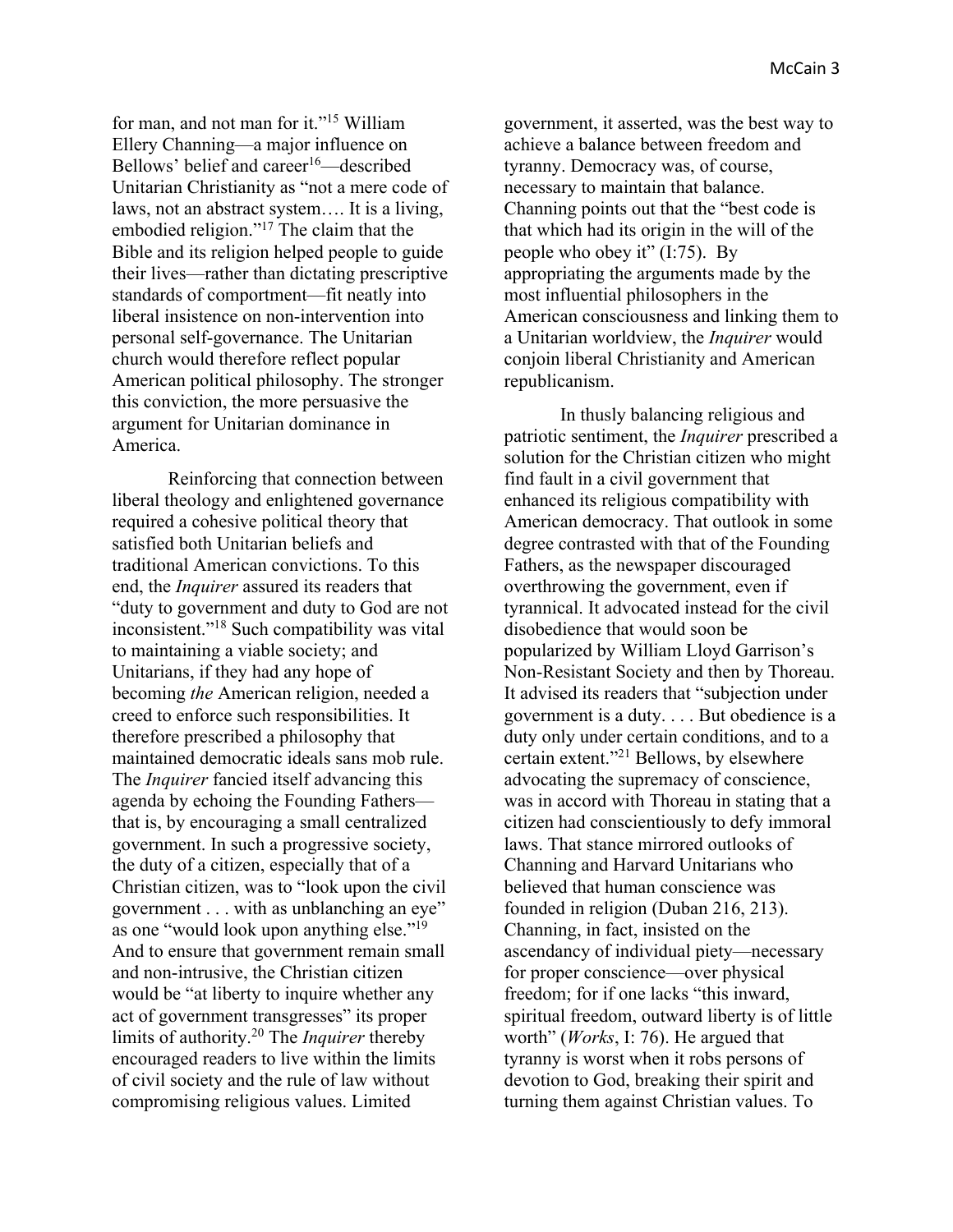revolt against the government, then, would be reminiscent of Aesop's "The Dog and His Shadow": the perpetrators would sacrifice their Christian morals for the lesser prize of civil liberties. Taking the stance of disobedience over revolution put the *Inquirer* in the most favorable position by appealing to Americans' self-reliant nature without appearing to be politically seditious. By advocating peaceful means of checking government, Unitarian outlook could be bold and patriotic without becoming militant.

Perhaps because any undermining of the American government would jeopardize Bellows' mission to place Unitarianism at the forefront of American culture, the *Inquirer* rebuked violent revolutionary action. Were readers to use the newspaper to justify political rebellion, their actions would sow disorder and would endanger a unified American identity, nullifying the *Inquirer*'s end goal*.* The endurance of, and faith in, democratic institutions were essential to the paper's liberal-Christian goals. Unitarians looked to civil government to maintain social cohesion, as they believed that "an emotional reverence for American institutions had to be created if society were not to disintegrate in the vast new continent" (Howe 130). Bellows was thus adamantly opposed to the secession of the Southern states just before the Civil War; he insisted that the sanctity of the Union was important above all else—but not so much that the Northern states should sacrifice their integrity to preserve it from secession (Kring 219). The *Inquirer* supported this stance when it rejected revolution as a viable course of action in 1850, stating that, were one to pursue this goal by "raising a popular commotion and exciting armed resistance, he would be guilty of want of submission to rulers."22 This argument was a vital step, because an overthrown government would issue in social chaos. So passionately did

Bellows champion cohesion between government and religion that he would preach, during the Civil War, that those entities shared "common organs and functions," amounting to a sort of conflation of the structure of American government as itself a form of religion (Kring 223). Accordingly, he saw the *Inquirer* as a vehicle with which to replace revolutionary political theory with philosophy more suitable to a cohesive, Unitarian-inspired national identity.

This line of pro-civil-government reasoning, a necessary component to Unitarian dominance in the U.S., runs directly contrary to the social contract outlined by John Locke, subverting the arguments that were central to the ideological origins of the United States. That the *Inquirer* would adopt such a strategy is initially somewhat surprising, considering that Locke so immensely influenced Unitarian rationalism (Howe 36-37). In fact, the rejection by Unitarians of the necessity of revelation was an extension of Locke's "firm reliance on the knowledge which God offered mankind, . . . which was independent of scriptural revelation" (Howe 38). Unitarianism rested on Lockeaninspired belief in knowledge and its power to improve the human experience. Additionally, Arminians (to whom Unitarians were indebted) drew upon Locke's arguments concerning personal identity to refute the doctrine of imputed sin, a mainstay of Calvinism (Wright 85). Clearly, the ideas that form the basis of Unitarian philosophy—and therefore the basis for the ideas with which the *Inquirer* sought to imbue the American identity—are predicated on Locke's contributions to Western discourse.

For all that, the *Inquirer* needed to encourage a pro-civil-government attitude to promote a Unitarian merger with American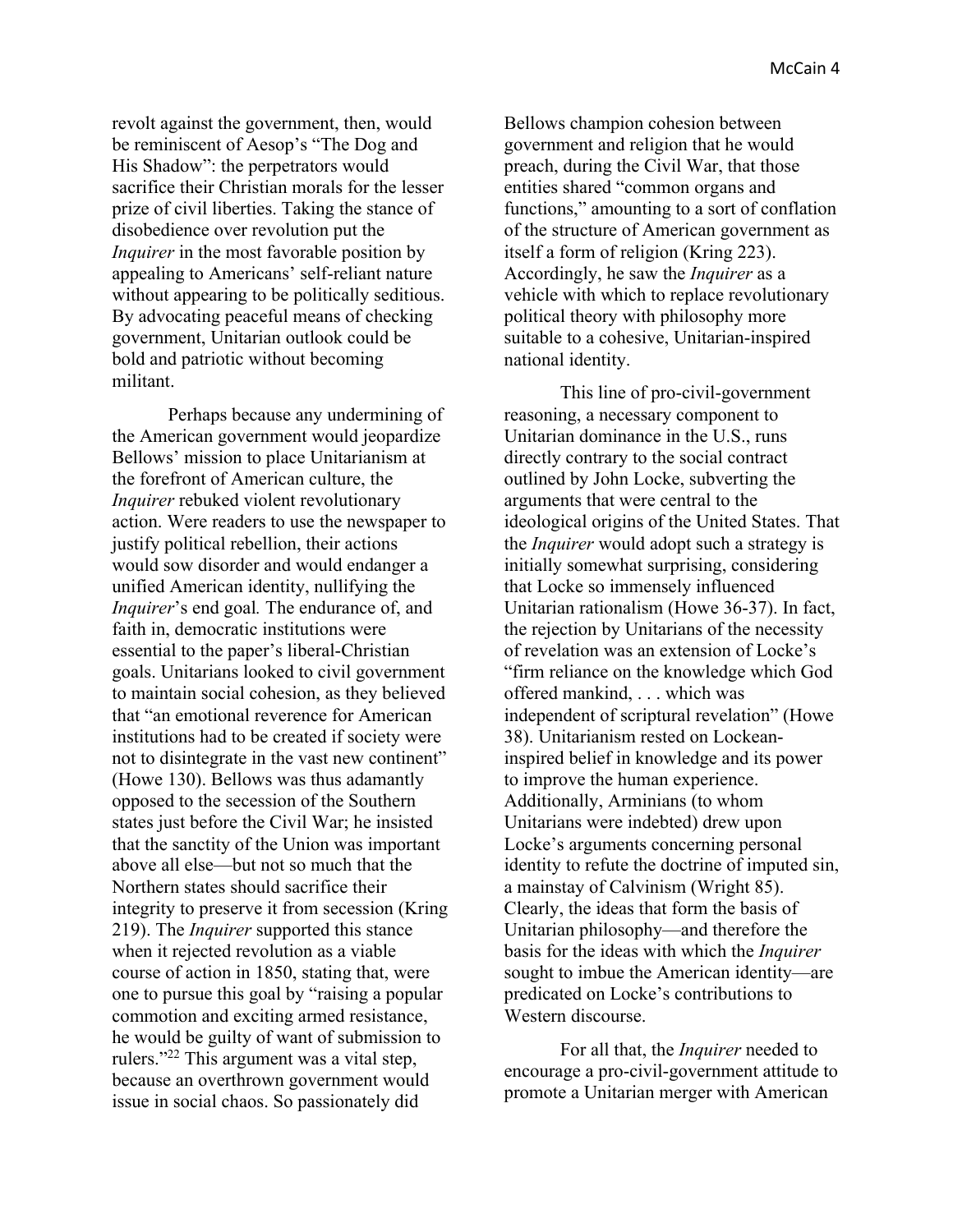identity; this meant dispensing with Locke's views on governmental power. His political theory, so popular with the writers of the Constitution, left little room for liberal-Christian humanism; the *Inquirer* therefore needed to convince its readers to reevaluate this philosophy and accept a more forwardlooking creed. Locke had asserted that government was merely a necessary evil, protecting society from itself without need for further responsibility. Channing openly refutes this notion by stating that, although "government has so often been the scourge of mankind," that deleterious tendency has arisen because "statesmen have seldom understood the sacredness of human society" (I: 69), and because proper democratic institutions "contribute in no small degree to freedom and force of mind, by teaching the essential equality of men" (I:75). Channing rejects even Locke's premise for government, stating that people do not "agree to live together for the protection of private interests" alone (*Works*, I: 101). In the same spirit, Bellows preached that true liberty required both positive and negative input, for absolute freedom to act according to one's interests alone resulted in a freedom "worse than tyranny" (Kring 119). Accordingly, the newspaper echoed Channing's statement, claiming that, in searching for a "higher and purer form of religious thought, men will not rest contented until they embody it in practical institutions."23 This belief that people are so drawn to institutions stands in direct contrast to Locke's statement that when people "enter into society" they "give up the equality, liberty, and executive power they had in the state of Nature into the hands of the society" (Locke, *Treatises* 161).24 Without explicitly mentioning the name or works of Locke, the *Inquirer* sought to convince its readers of the philosopher's political irrelevance. In refuting Locke's civic ideas—while retaining reliance on his

outlooks on moral certitude and human reasonableness—Unitarians could further their theories on human potential, both as individuals and as a collective. Doing so allowed the *Inquirer* to push an agenda friendlier to civil government.

Although Unitarian humanism insisted on the potential of each individual and the ability of the government to enhance it, the *Inquirer* still needed to augment the capacity of liberal Christians to live up to that potential to gain cultural power. Thus arose the case that religion was necessary to support both the individual and the government. To that end, the *Inquirer* stated that France was unable to achieve prosperity akin to that of the U.S. because France "lack[ed] religion, and the kind of home education that comes from religion."25 Bellows doubtless here refers to revolutionary France. The piety of Americans allegedly created a more righteous society, which reinforced the *Inquirer'*s message that the American identity was both compatible with, and improved by, Unitarian ethos. Without Christianity's driving progress, the country would allegedly fall behind in the French manner of political and social regression. This accusation drew a clear connection between religious and socio-political progress, as liberal Christianity allied with progressive society in opposition to oldworld worship and chaos.

To highlight the vital role of Unitarianism in American social and political progress, the *Inquirer* took after Bellows' co-religionists in implicating orthodox religion in criticism of Europe. Polemics against Catholicism and Calvinism especially were common among Unitarians, and those countries in which orthodoxy was predominant were most often targets of attack. Channing, as a skilled writer and scholar, was especially clever in his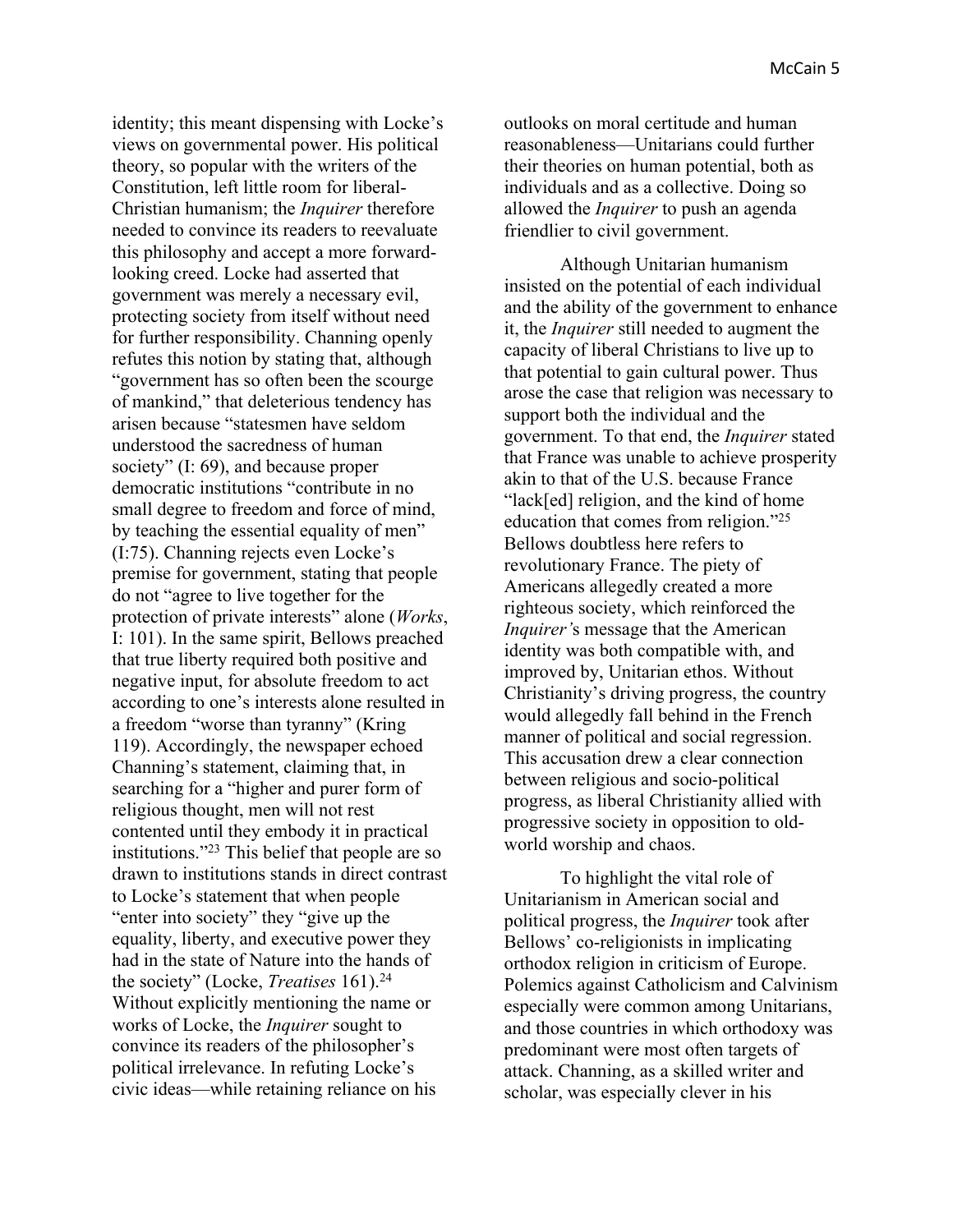critiques of Old-World religion and politics. In a meeting with Channing, Alexis de Tocqueville had quipped that Catholicism bred aristocratic rule whereas Protestantism birthed democracy. Although Channing was wary of certain features of American democracy, he does not refute the superiority of either Christianity or democracy; nor does he deny the connection between the two.26 In fact, he goes so far as to claim that religion ought to be more democratically oriented than even government. Clearly, he wished to affirm Tocqueville's sentiment without appearing vain.

Channing nonetheless did not hesitate to publish strong statements about the superiority of Christianity. In "Evidences of Christianity" he explicitly states that Christianity in (predominantly Catholic) Spain and Portugal was manifested "only as a bulwark of despotism, as a rearer [*sic*] of inquisitions, as a stern jailer. . . as an executioner stained with the blood. . . of the friends of freedom" (*Works*, III: 323). Channing here identified the predominant interpretation of Christianity as complicit in those states' wrongdoings. His criticism of European Catholicism becomes all the more virulent when he claims that the situation arose because "the Scriptures are not common" in those nations—a clear criticism of Catholic practice (III: 323). The proliferation of Protestantism, and especially Unitarianism, would of course prevent such injustice from reigning in America. Thus, just as Unitarians sought to improve upon orthodox and Trinitarian Christianity, so the United States, already more inclined toward Protestantism than toward Catholicism, would move beyond the social order of Europe. If both Unitarian and American success were measured by increased individual freedom and a greater focus on modern reason, then the *Inquirer* needed only articulate the connection to suggest the

reasonableness of sanctifying the connection via adherence to Unitarian doctrine.

To make liberal Christianity yet more enticing as a national religion to the average citizen, the *Christian Inquirer* not only framed itself and its religion as ideal candidates to augment American culture and politics generally, but also to improve journalism and education specifically. The newspaper thus asserted that the reliability and "purity of the public press will be increased as Christianity advances"27 meaning, of course, the kind of Christianity from which the *Inquirer* was born. The truth, according to the newspaper, could be fully understood only if placed in proper religious context. Publishing a paper would therefore benefit readers by dispersing the Unitarian viewpoint and providing more reliable access to all issues. A wholly secular press, on the other hand, would be akin to the distorted outlook in atheistic France and would as readily regress. Accordingly, the *Inquirer* saw itself as a pillar of reliable and productive journalism. It would denounce dishonest reporting in religious terms and with religious solutions, enhancing its own reputation. It would also berate sensationalist news as a product of the "satanic press, the effect of which is to sear the conscience and debase the mind."<sup>28</sup> The *Inquirer* proclaimed absolute disbelief in the audacity of such publications, placing them in direct opposition to its own independent, inquisitive reporting. The only conceivable solution for this issue appeared to be "the most thorough moral and religious training" for "those minds which have been debased by unhealthy stimulus."29 In other words, the best way to avoid falling victim to false reporting would be to adhere to Unitarian teaching. Connecting itself with education would further the paper's mission, as readers would seek answers to their problems in the *Inquirer*'s pages and, from there, search for more within the Unitarian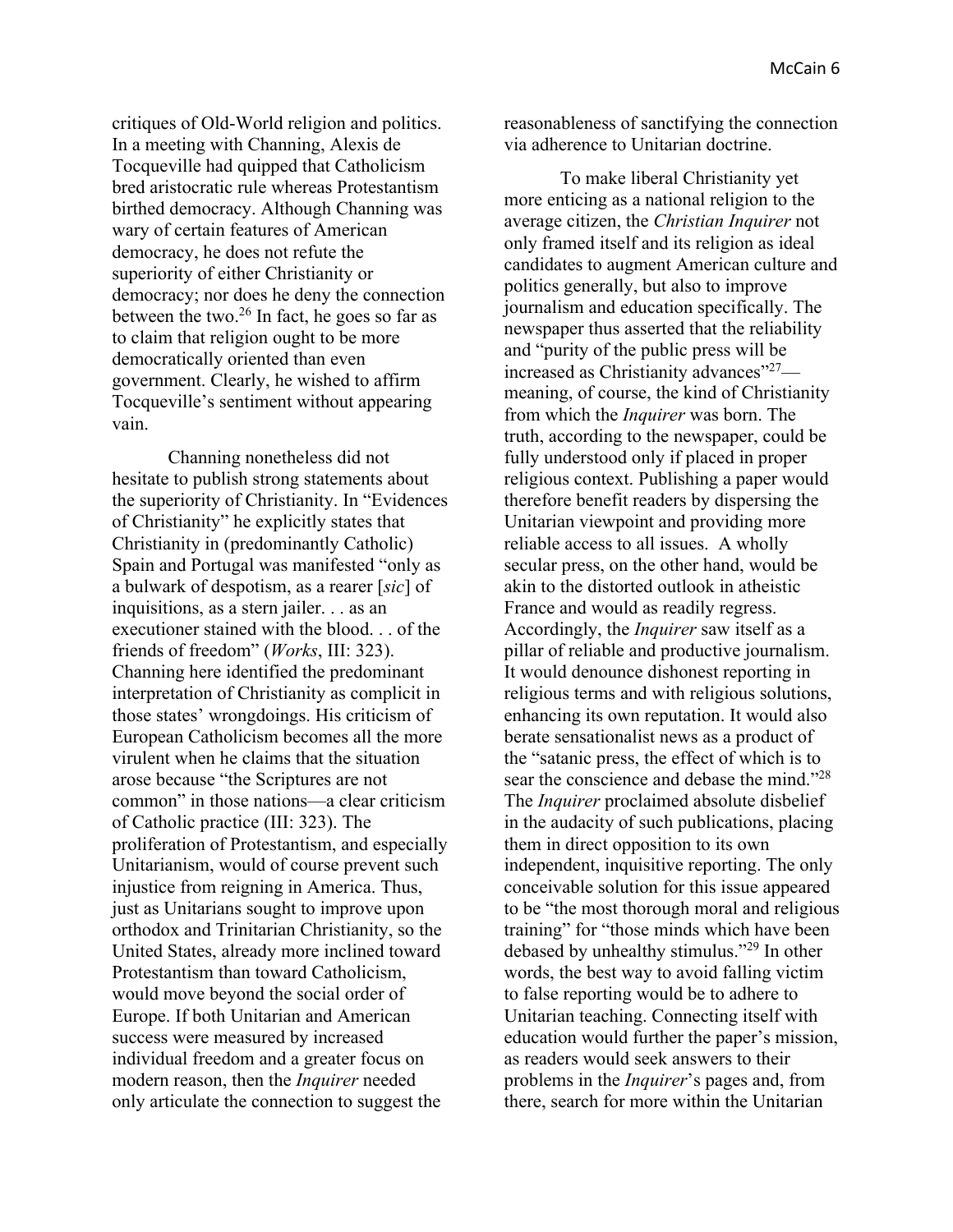church. Such answers as the church provided would, of course, support the claim that Unitarianism was the proper religion for the United States. Without papers like the *Inquirer*, therefore, the country would be victimized—beyond despotic unreligious government and failing secular education by dishonest reporting and inferior education, therefore never living up to its democratic and personal potential.

So that it might further convince Americans of the timeliness of adopting Unitarianism, the *Inquirer* embraced an innovative agenda in accord with the zeitgeist of the day—individualism, as best characterized by Manifest Destiny. The *Inquirer* would therefore not hesitate to publish strong opinions that may not have been entirely popular; nor would its authors shy away from direct criticisms of other papers or of fellow citizens. Indeed, the publishers stated that they would "sometimes feel like pitting ourselves, or rather the truth, against the world."30 Such a statement appealed to readers' pride in American rugged individualism, a staple of the nation's culture. The *Inquirer*, established already as a herald of democracy and personal freedom, sought to tie itself to this most enduring American value. And never was the spirit of individualism more potent than in the Mexican War of 1846- 1848; in the annexation of new territories (soon to be states) following the Treaty of Guadalupe Hidalgo; in 1858, when the country laid even more claim to the land from the Atlantic to the Pacific, in 1869; and with a railway-accessible American frontier occupying an important place in the nation's imagination. As self-proclaimed advocates of individual liberty and progress, Unitarians were uniquely disposed to uphold the nation's ideals in such a narrative.

The script sought to promulgate belief in the greatness of the nation and, by extension, in the superiority of the ideals that built it. Just as Unitarianism sought to free its followers from Old World religion, so the United States claimed a righteous battle against European influence in the New World—first in the Monroe Doctrine, and then in President Polk's attack on "European interference" (Graebner 110). Though the "empire on the Pacific" may not have been born of the fervent expansionist sentiment that appears on the surface, this fact only brings the narrative closer to the Unitarian outlook (Graebner 226-227). Accepting Graebner's thesis that there existed a "magnificent vision for a democratic purpose" but that the real force behind expansionism was "precise and calculated movement" (218), then the "unenthusiastic" strategies employed by Unitarians to achieve a far loftier goal is easily analogous. On the surface, as well, capturing the spirit of individualism as a rational Unitarian feature could detract from the "messianic fervor" and Calvinistic determinism with which expansionism was otherwise identified.<sup>31</sup> Showing Unitarianism to be not only compatible, but ideally suited for, manifest destiny would carry significant cultural weight. Of course, were the *Inquirer* to become overcommitted to that cause, such sentiment might morph into the kind of fanaticism from which, following the antirevivalists of the eighteenth-century, it had sought to separate. The best solution was to appeal to the individualism that fueled expansionism without committing wholly to the concept of manifest destiny.

To highlight that commitment to individualism, thereby supporting the conflation of Unitarianism and subdued political policy, the *Inquirer* emphasized that both the Protestant Reformation and the American Revolution shared a narrative of rebelling against the establishment for personal freedom and individualism. Finding commonality between the two such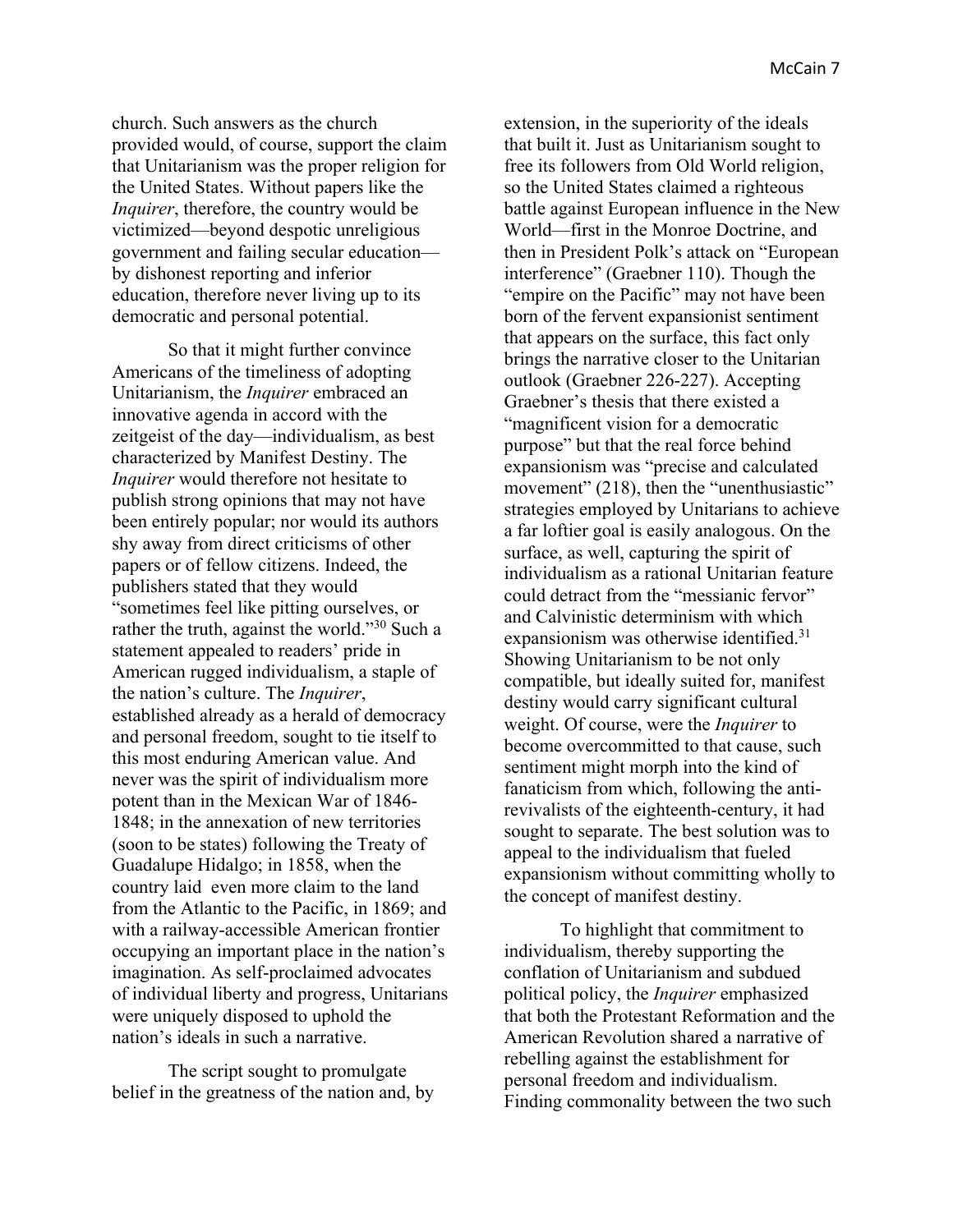monumental events would put other shared characteristics into clear relief, encouraging a qualified merger of religion and state. If both Protestantism and American democracy shared a common goal, surely their respective leaders had much in common. Or so *Inquirer* sought to convince readers by proclaiming that "Luther and Washington together represent the great idea of modern times: practical freedom, civil and religious."32 Their missions—minus difference in belief of imputed sin—were nearly identical and consistent with the *Inquirer*'s main goals. The *Inquirer* stressed the urgency of embracing the ideals of those leaders, for the influence of each "was never more potent, their inspiration never more precious, than now."33 Both the United States and Protestantism were at the height of their influences, so they ought to be united at such an opportune time—by implication in the *Inquirer*'s outlook. Once the *Inquirer* convinced its readers of this consonance, a coherent system of thought would follow.

The *Inquirer* played its part in a long tradition of religious proselytization, though markedly less "enthusiastic" than its revivalist predecessors. As implied by its name, the paper hoped to incorporate into its own vision of American identity a disposition toward open-mindedness and discussion, similar to the way democracy had brought political philosophy into popular discourse—as illustrated in Tocqueville's comments on America, and in Channing's response (above). Unitarians thus sought to enrich, for perpetuity, American religion, politics, and culture. Their plans to do so mandated the support, beyond that of the social intelligentsia, of a literate populace. The *Inquirer* conveyed its outlook at a pivotal point in American history when newspapers were becoming increasingly popular. At such a juncture, writers, artists, and thinkers were redefining

popular ideas about life and society. These creators required a theology and outlook that would embrace their contributions, whereas Calvinism denied their ability to achieve anything that could surmount inherent sin. Unitarianism, in contrast, emphasized the imitableness of Christ's character, with such optimism about human potential aiding to spread the message of liberal Christianity to Americans *en masse*, at the same time challenging the political limitations imposed by Locke and by European revolutionary outlook.

As a result of the *Inquirer'*s efforts and those of other religious media, many Americans to this day conceive of their identity, beyond federalist thinking, in a manner consistent with Unitarian optimism about human potential, constitutional and permanent republicanism, and a unity of values implied by a destiny to free one's self and others from denigration. Bellows, like many of his predecessors and successors, believed that proselytization was a necessary component to his religion, and that localizing religion inherently hindered its progress (Kring 183). This firm insistence on geographic universalism affected not only the future of Unitarianism, but also American religion at large. Generations of charismatic preachers like Bellows have attempted to conflate national-political and religious values in accord with what they believed to be a vital component of each of their faiths. The *Christian Inquirer* set an example by using the most popular medium of its time and passionate but not partisan political commentary, along with declarations of national pride, to convince readers of the importance of Unitarianism. Though Henry Whitney Bellows would have taken issue with being called "enthusiastic," the strategies used by the *Christian Inquirer* sometimes approach those used by evangelicals and other religious groups who would yet wear that label with pride.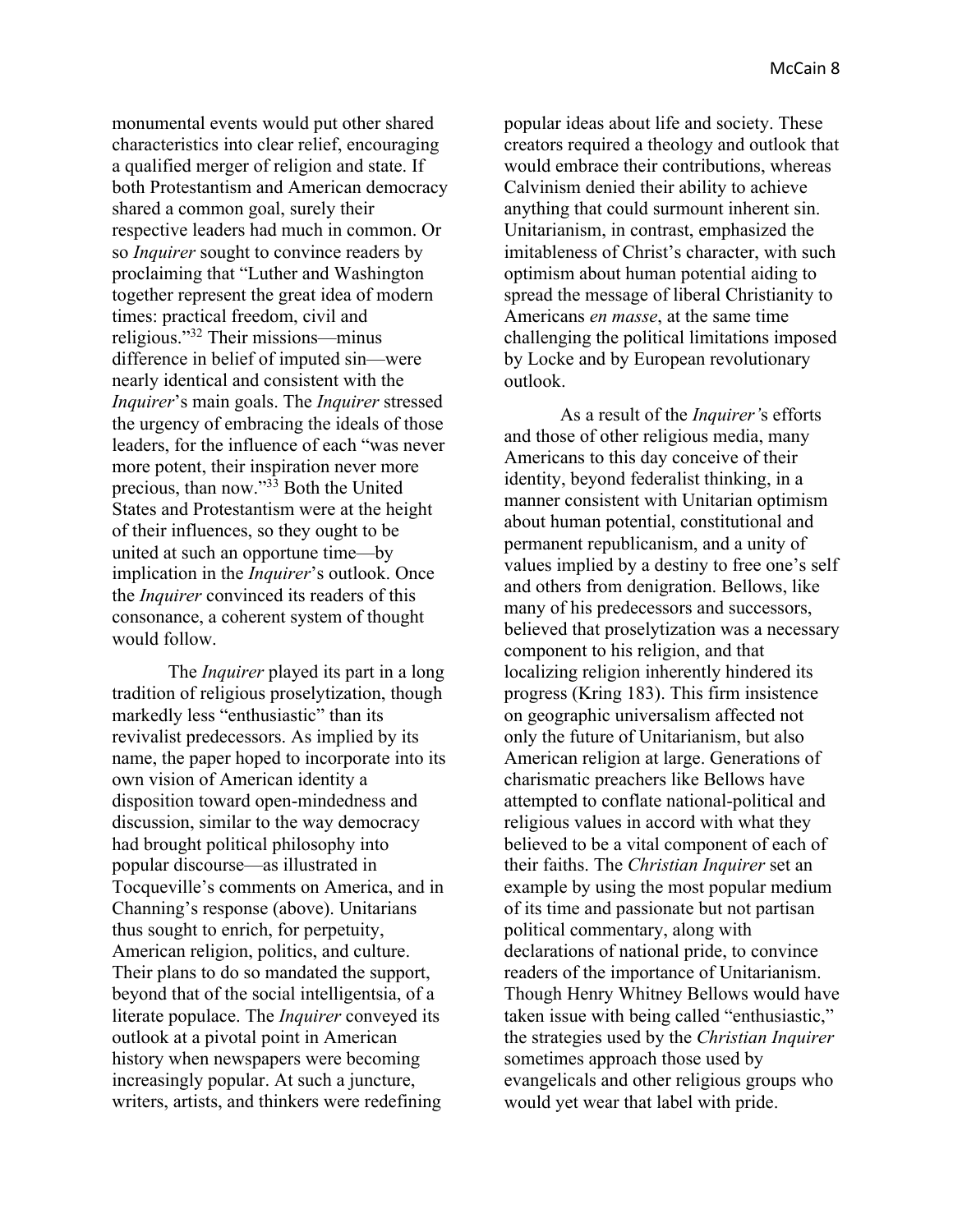## **Notes**

- 1. Duban, "Emerson to Edwards." Pg. 392 n. 16.
- 2. Bellows, *Religious Education* (Boston: Crosby, Nichols, and Co., 1857).
- 3. Bellows, "American Literature." *The Christian Inquirer,* 31 March 1849, pg. 100 col. 2.
- 4. Bellows, "Newspapers and Novels." *CI,* 15 March 1856, pg. 1 co. 2.
- 5. Bellows, "Periodical Journals." *The Christian Inquirer,* 11 January 1851, pg. 1 col. 2.
- 6. Bellows, "Our Duty as Unitarians." *CI,* 22 May 1847, pg. 1 col. 1.
- 7. Bellows, "Our Duty as Unitarians." *CI,* 22 May 1847, pg. 1 col. 1.
- 8. Wright, *The Liberal Christians* (Boston: Beacon Press, 1970).
- 9. Haroutunian, *Piety Versus Moralism* (New York: Henry Holt and Company, Inc., 1932).
- 10. Bellows, "Newspapers." *CI*, 22 April 1854, pg. 3 col. 1.
- 11. Bellows, "Prospectus of the Christian Inquirer." *CI,* 2 October 1858, pg. 2 col. 1.
- 12. Howe, *The Unitarian Conscience* (Cambridge: Harvard University Press, 1970).
- 13. Bellows, "Newspapers." *CI,* 22 April 1854, pg. 3 col. 1.
- 14. Bellows, "Letter From France." *CI,* 22 July 1848, pg. 162 col. 6.
- 15. Bellows, "Christian Denomination." *CI,* 23 October 1858, pg. 1 col. 7.
- 16. For more extensive discussion of Channing's influence on Bellows, see Walter Donald Kring, *Henry Whitney Bellows*, esp. pp. 44, 119.
- 17. Channing, *Works vol. I* (Boston: James Munroe and Company, 1845). Pg. 135.
- 18. G.F.S., "The Two Kingdoms." *CI,* 28 December 1850, pg. 1 col. 6.
- 19. Bellows, "Duties of a Citizen." *CI,* 13 May 1858, pg. 121 col. 6.
- 20. Bellows, "Duties of a Citizen." *CI,* 13 May 1848, pg. 121 col. 6.
- 21. G.F.S., "The Two Kingdoms." *CI,* 28 December 1850, pg. 1 col. 6
- 22. G.F.S., "The Two Kingdoms." *CI,* 28 December 1850, pg. 1 col. 6
- 23. Bellows, "Nature of the Cristian Inquirer." *CI,* 2 October 1858, pg. 2 col. 1.
- 24. Locke, John. *Two Treatises of Government*. 1823.
- 25. Bellows, "The French Ouvrier." *CI,* 5 August 1848, pg. 170 col. 5.
- 26. Pierson, *Tocqueville and Beaumont* (Oxford: Oxford University Press, 1938). Pp. 393-396, 448.
- 27. Bellows, "Newspapers." *CI,* 22 April 1854, pg. 3 col. 1.
- 28. Bellows, "Magazine Literature." *CI,* 13 August 1853, pg. 3 col. 1.
- 29. Bellows, "Magazine Literature." *CI,* 13 August 1853, pg. 3 col. 1.
- 30. Bellows, "Christian Denomination." *CI,* 23 October 1858, pg. 1 col. 7.
- 31. Duban, *Melville's Major Fiction*. Pp. 90- 91. Melville, who for several years was involved with Henry Whitney Bellows' All Souls Church, criticized the rhetoric behind Manifest Destiny, via Vivenza in *Mardi*, as "inspired by self-serving outlooks which are more hypocritical than redemptive" (Duban 30). Considering that Melville maintained "liberal Christian ideas about human regeneracy" while harboring at least the beginnings of "discontent with excessive liberal optimism" by the publication of *Mardi* (Duban 31, 35), as well as Bellows' appropriation of the phrase in speaking of "the manifest destiny of our souls" (see note 1), it would not be surprising that Melville and Bellows could have agreed on the negative aspects of manifest destiny, but had